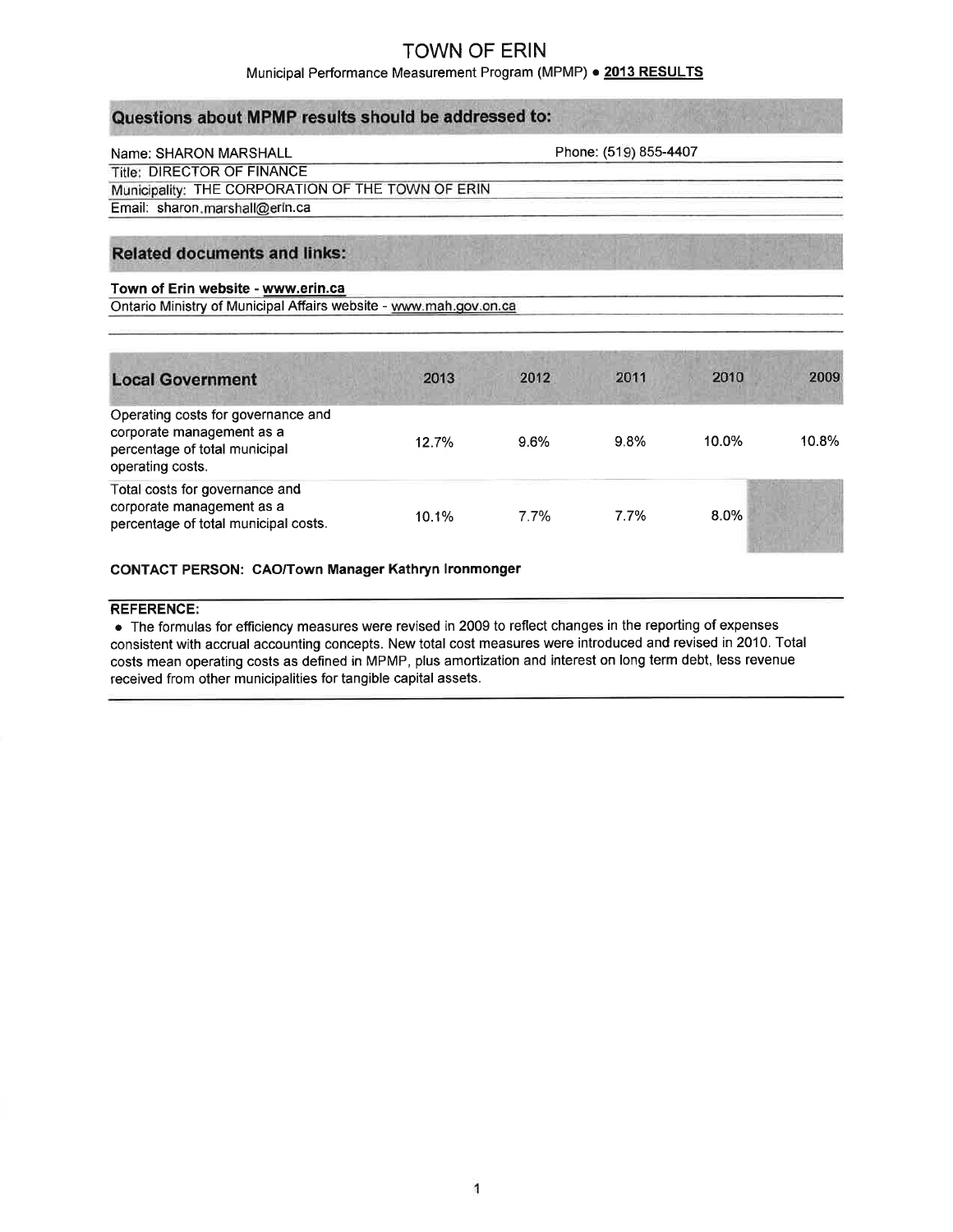## Municipal Performance Measurement Program (MPMP) . 2013 RESULTS

| <b>Fire Services</b>                                                                                  | 2013       | 2012       | 2011       | 2010       |   | 2009  |
|-------------------------------------------------------------------------------------------------------|------------|------------|------------|------------|---|-------|
| Operating costs for fire services per<br>\$1,000 of assessment.                                       | \$<br>0.30 | \$<br>0.45 | \$<br>0.36 | \$<br>0.38 | S | 0.43  |
| Total costs for fire services per<br>\$1,000 of assessment.                                           | \$<br>0.38 | \$<br>0.53 | \$<br>0.44 | \$<br>0.47 |   |       |
| Number of residential fire related<br>civilian injuries per 1,000 persons.                            | 0.000      | 0.082      | 0.000      | 0.000      |   | 0.000 |
| Number of residential fire related<br>civilian injuries averaged over 5 years<br>per 1,000 persons.   | 0.081      | 0.000      | 0.000      | 0.000      |   | 0.000 |
| Number of residential fire related<br>civilian fatalities per 1,000 persons.                          | 0.000      | 0.000      | 0.000      | 0.000      |   | 0.000 |
| Number of residential fire related<br>civilian fatalities averaged over 5<br>years per 1,000 persons. | 0.000      | 0.000      | 0.000      | 0.000      |   | 0.000 |
| Number of residential structural fires<br>per 1,000 households.                                       | 3.434      | 1.981      | 0.711      | 0.719      |   | 1.026 |

CONTACT PERSON: Fire Chief Dan Gallaghan

#### REFERENCE:

o The formulas for efficiency measures were revised in 2009 to reflect changes in the reporting of expenses consistent with accrual accounting concepts. New total cost measures were introduced and revised in 2010. Total costs mean operating costs as defined in MPMP, plus amortization and interest on long term debt, less revenue received from other municipalities for tangible capital assets.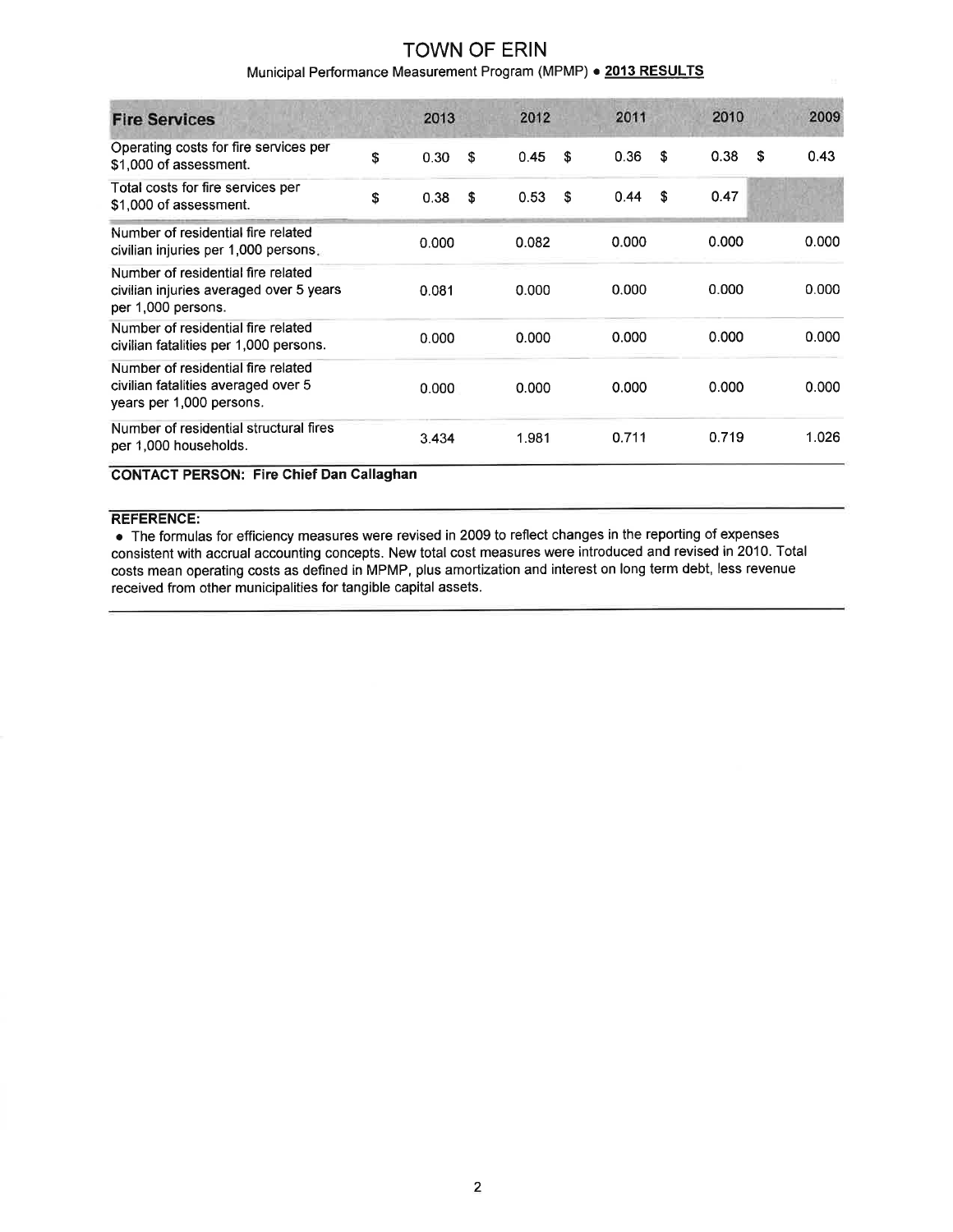# Municipal Performance Measurement Program (MPMP) . 2013 RESULTS

| <b>Building Permits &amp;</b><br><b>Inspection Services</b>                                                                                                                                   | 2013        | 2012        |      | 2011  |
|-----------------------------------------------------------------------------------------------------------------------------------------------------------------------------------------------|-------------|-------------|------|-------|
| Operating costs for building permits<br>and inspection services per \$1,000 of<br>construction activity, averaged over<br>three years (based on permits<br>issued).                           | \$<br>13.51 | \$<br>9.81  | \$   | 13.05 |
| Operating costs for building permits<br>and inspection services per \$1,000 of<br>construction activity, averaged over<br>three years (based on permits<br>issued).                           | \$<br>13.78 | \$<br>9.92  | - \$ | 13.17 |
| Median number of days to review a complete building permit application and issue a<br>permit or not issue a permit, and provide all reasons for refusal:                                      |             |             |      |       |
| Category 1: Houses<br>(houses not exceeding 3 storeys/600<br>square metres).<br>Reference: provincial standard is<br>10 working days.                                                         | 9           | 9           |      | 9     |
| Category 2: Small Buildings<br>(small commercial/industrial not<br>exceeding 3 storeys/600 square<br>metres).<br>Reference: provincial standard is<br>15 working days.                        | 9           | 6           |      | 9     |
| Category 3: Large Buildings<br>(large residential/commercial/<br>industrial/ institutional).<br>Reference: provincial standard is<br>20 working days.                                         | 18          | 13          |      | 7     |
| Category 4: Complex buildings<br>(post disaster buildings, including<br>hospitals, power/water,<br>fire/police/EMS, communications).<br>Reference: provincial standard is<br>30 working days. | 0           | $\mathbf 0$ |      |       |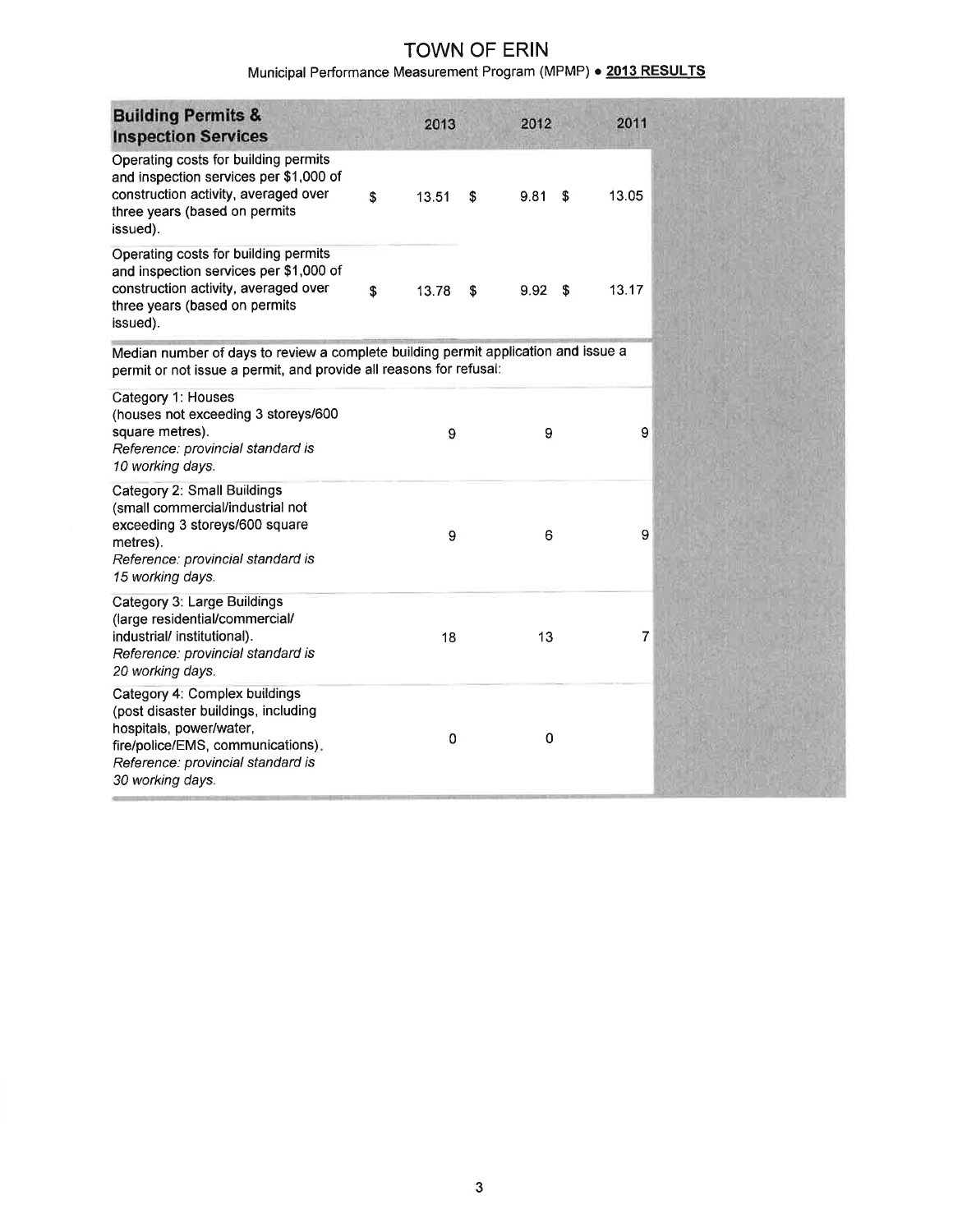# Municipal Performance Measurement Program (MPMP) · 2013 RESULTS

| <b>Building Permits &amp;</b><br><b>Inspection Services</b><br>Cont'd                                                                 | 2013                     |
|---------------------------------------------------------------------------------------------------------------------------------------|--------------------------|
| <b>Category 1: Houses</b><br>(houses not exceeding 3<br>storeys/600 square metres)                                                    |                          |
| The number and percentage of<br>building permit applications which<br>are submitted and accepted by the<br>municipality as complete   | 93<br>#                  |
| applications.                                                                                                                         | $\frac{0}{0}$<br>56.7%   |
| The number and percentage of<br>building permit applications which<br>are submitted and accepted by the<br>municipality as incomplete | #<br>71                  |
| applications.                                                                                                                         | 43.3%<br>$\%$            |
| The subtotal for the number of<br>complete and incomplete building<br>permit applications.                                            | #<br>164                 |
| Category 2: Small Buildings (small<br>commercial/industrial not<br>exceeding 3 storeys/600 square<br>metres)                          |                          |
| The number and percentage of<br>building permit applications which<br>are submitted and accepted by the<br>municipality as complete   | 19<br>#<br>79.2%<br>$\%$ |
| applications.<br>The number and percentage of                                                                                         |                          |
| building permit applications which<br>are submitted and accepted by the<br>municipality as incomplete                                 | #<br>5                   |
| applications.                                                                                                                         | 20.8%<br>$\%$            |
| The subtotal for the number of<br>complete and incomplete building<br>permit applications.                                            | #<br>24                  |
| <b>Category 3: Large Buildings (large</b><br>residential/commercial/ industrial/<br>institutional)                                    |                          |
| The number and percentage of<br>building permit applications which<br>are submitted and accepted by the                               | 6<br>#                   |
| municipality as complete<br>applications.                                                                                             | 54.5%<br>$\frac{0}{0}$   |
| The number and percentage of<br>building permit applications which<br>are submitted and accepted by the<br>municipality as incomplete | #                        |
| applications.                                                                                                                         | 45.5%<br>$\%$            |
| The subtotal for the number of<br>complete and incomplete building<br>permit applications.                                            | #<br>11                  |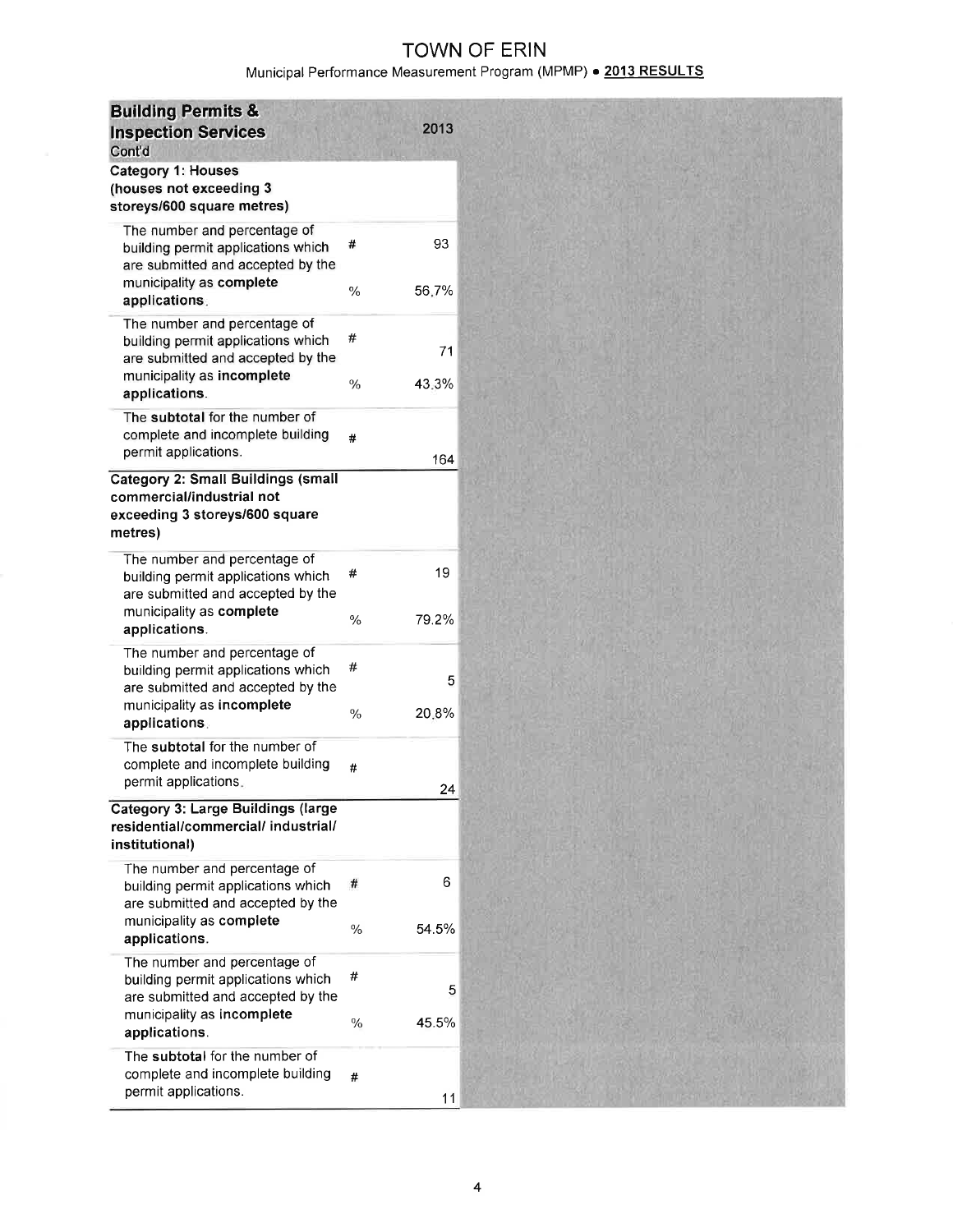## Municipal Performance Measurement Program (MPMP) · 2013 RESULTS

| <b>Building Permits &amp;</b><br><b>Inspection Services</b><br>Cont'd                                                                                  |        | 2013      |
|--------------------------------------------------------------------------------------------------------------------------------------------------------|--------|-----------|
| <b>Category 4: Complex buildings</b><br>(post disaster buildings, including<br>hospitals, power/water,<br>fire/police/EMS, communications)             |        |           |
| The number and percentage of<br>building permit applications which<br>are submitted and accepted by the<br>municipality as complete<br>applications.   | #<br>% | 0.0%      |
| The number and percentage of<br>building permit applications which<br>are submitted and accepted by the<br>municipality as incomplete<br>applications. | %      | 0<br>0.0% |
| The subtotal for the number of<br>complete and incomplete building<br>permit applications.                                                             | #      | 0         |
| The total number of building permit<br>applications submitted and accepted<br>by the municipality (all categories)                                     |        | 199.000   |

### CONTACT PERSON: Chief Building Official Andrew Hartholt

#### REFERENGE:

o ln 2013, the formula for the denominator of the MPMP efficiency measures for building permits and inspection services was changed to a three year average for total construction activity, divided by \$1 ,000. Also in 2013, effectiveness measures were introduced that record the number and percentage of complete and incomplete building permit applications, by category.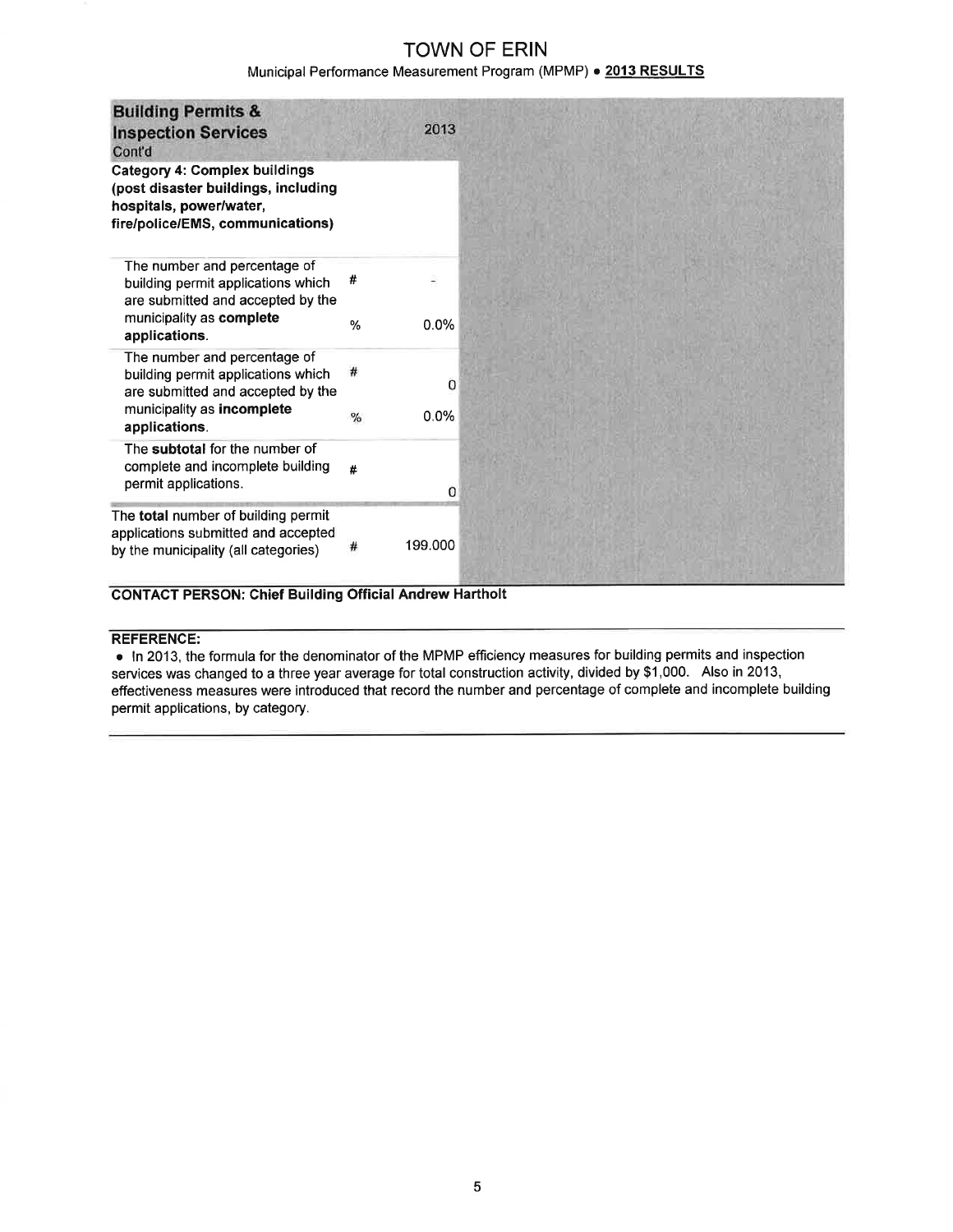## Municipal Performance Measurement Program (MPMP) . 2013 RESULTS

| <b>Roads</b>                                                                                                                              | 2013           |    | 2012     | 2011           |    | 2010     |    | 2009     |
|-------------------------------------------------------------------------------------------------------------------------------------------|----------------|----|----------|----------------|----|----------|----|----------|
| Operating costs for paved (hard top)<br>roads per lane kilometre. <sup>1</sup>                                                            | \$<br>3,397.57 | S. | 3,377.16 | \$<br>2.439.07 | \$ | 2.011.50 |    |          |
| Total costs for paved (hard top) roads<br>per lane kilometre.                                                                             | \$<br>8,359.00 | \$ | 9.252.40 | \$<br>8,323.10 | S  | 7.629.17 |    |          |
| Operating costs for unpaved (loose<br>top) roads per lane kilometre.                                                                      | \$<br>3,701.24 | \$ | 4,507.82 | \$<br>3,782.93 | \$ | 3.834.36 | \$ | 3,189.07 |
| Total costs for unpaved (loose top)<br>roads per lane kilometre.                                                                          | \$<br>4,548.02 | \$ | 5,306.75 | \$<br>4,572.17 | \$ | 4,639.22 |    |          |
| Operating costs for bridges and<br>culverts per square metre of surface<br>area.                                                          | \$<br>28.29    | \$ | 3.51     | \$<br>9.33     | \$ | 8.35     | S  | 4.24     |
| Total costs for bridges and culverts<br>per square metre of surface area.                                                                 | \$<br>63.56    | \$ | 39.58    | \$<br>39.05    | \$ | 38.08    |    |          |
| Operating costs for winter<br>maintenance of roadways per lane<br>kilometre maintained in winter.                                         | \$<br>598.21   | \$ | 352.32   | \$<br>388.49   | S  | 278.66   | \$ | 402.29   |
| Total costs for winter maintenance of<br>roadways per lane kilometre<br>maintained in winter.                                             | \$<br>598.21   | \$ | 352.32   | \$<br>388.49   | Ŝ. | 278.66   |    |          |
| Percentage of paved lane kilometres<br>where the condition is rated as good<br>to very good. $2$                                          | 47.50%         |    | 38.40%   | 32.90%         |    | 31.40%   |    | 30.90%   |
| Percentage of bridges and culverts<br>where the condition is rated as good<br>to very good. <sup>3</sup>                                  | 25.00%         |    | 25.00%   | 25.00%         |    | 25.00%   |    | 27.10%   |
| Percentage of winter events where<br>the response met or exceeded locally<br>determined municipal service levels<br>for road maintenance. | 100.00%        |    | 100.00%  | 100.00%        |    | 100.00%  |    | 100.00%  |

#### CONTACT PERSON: Road Superintendent Larry VanWyck

#### REFERENCE:

o The formulas for efficiency measures were revised in 2009 to reflect changes in the reporting of expenses consistent with accrual accounting concepts. New total cost measures were introduced and revised in 2010. Total costs mean operating costs as defined in MPMP, plus amortization and interest on long term debt, less revenue received from other municipalities for tangible capital assets.

 $\bullet$  <sup>1</sup> The formulas for efficiency measures for paved roads were revised in 2010 to net out revenue received from utilities for utility cut repairs.

 $\bullet$  <sup>2</sup> Pavement condition is rated using a Pavement Condition Index (PCI) such as the Index used by the Ontario Good Roads Association (OGRA) or the Ministry of Transportation's Roads lnventory Management System (RIMS).

 $\bullet^{-3}$  A bridge or culvert is rated as being in good to very good condition if distress to the primary components is minimal, requiring only maintenance. Primary components are the main load carrying components of the structure, including the deck, beams, girders, abutments, foundations, etc.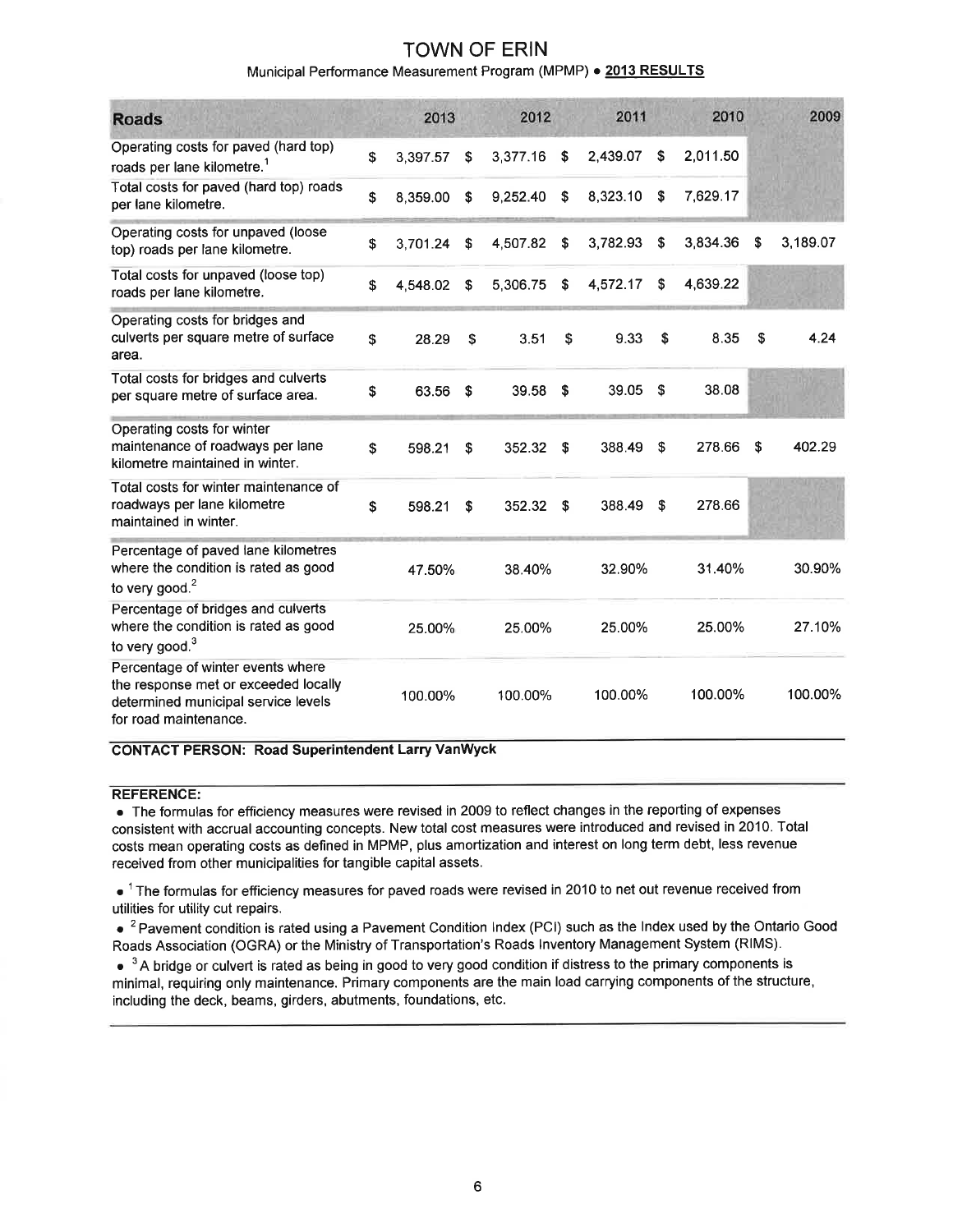## Municipal Performance Measurement Program (MPMP) . 2013 RESULTS

| <b>Drinking Water</b>                                                                                                                                       | 2013                                          |    | 2012      |     | 2011        | 2010 |           | 2009 |          |
|-------------------------------------------------------------------------------------------------------------------------------------------------------------|-----------------------------------------------|----|-----------|-----|-------------|------|-----------|------|----------|
| Operating costs for the treatment of<br>drinking water per megalitre.                                                                                       | \$<br>1,493.71                                | \$ | 1,547.67  | \$  | 1,054.42    | \$   | 1,258.27  | S.   | 1,665.29 |
| Total costs for the treatment of<br>drinking water per megalitre.                                                                                           | \$<br>1.734.10                                | \$ | 1.788.91  | \$  | 1,262.90    | \$   | 1,577.67  |      |          |
| Operating costs for the distribution/<br>transmission of drinking water per<br>kilometre of water distribution pipe.                                        | \$<br>10.459.61                               | \$ | 10,648.67 |     | \$11,178.06 | \$   | 11,139.21 | S    | 9,267.41 |
| Total costs for the distribution/<br>transmission of drinking water per<br>kilometre of water distribution pipe.                                            | \$<br>14.947.94                               | S. | 16,137.00 |     | \$15,566.12 | S.   | 14,932.91 |      |          |
| Operating costs for the treatment and<br>distribution/transmission of drinking<br>water per megalitre (integrated<br>system).                               | \$<br>2.339.38                                | \$ | 2,402.43  | -\$ | 1,784.57    | \$   | 1,999.92  | S.   | 2,387.47 |
| Total costs for the treatment and<br>distribution/transmission of drinking<br>water per megalitre (integrated<br>system).                                   | \$<br>2,942.64                                | \$ | 3,003.95  | \$  | 2,279.67    | \$   | 2.571.91  |      |          |
| Weighted number of days when a boil<br>water advisory issued by the medical<br>officer of health, applicable to a<br>municipal water supply, was in effect. | 0.0000                                        |    | 0.0000    |     | 0.0000      |      | 0.0000    |      | 0.0000   |
| Number of water main breaks per 100<br>kilometres of water distribution pipe in<br>a year.<br>0.01174.07 BFR0.011. 181.1.00                                 | 9.09<br>المطالح ومحال بالمسترك فسيماء ويستحدث |    | 24.24     |     | 12.12       |      | 9.09      |      | 6.25     |

### CONTACT PERSON: Water Superintendent Frank Smedley

## REFERENCE:

o The formulas for efficiency measures were revised in 2009 to reflect changes in the reporting of expenses consistent with accrual accounting concepts. New total cost measures were introduced and revised in 2010. Total costs mean operating costs as defined in MPMP, plus amortization and interest on long term debt, less revenue received from other municipalities for tangible capital assets.